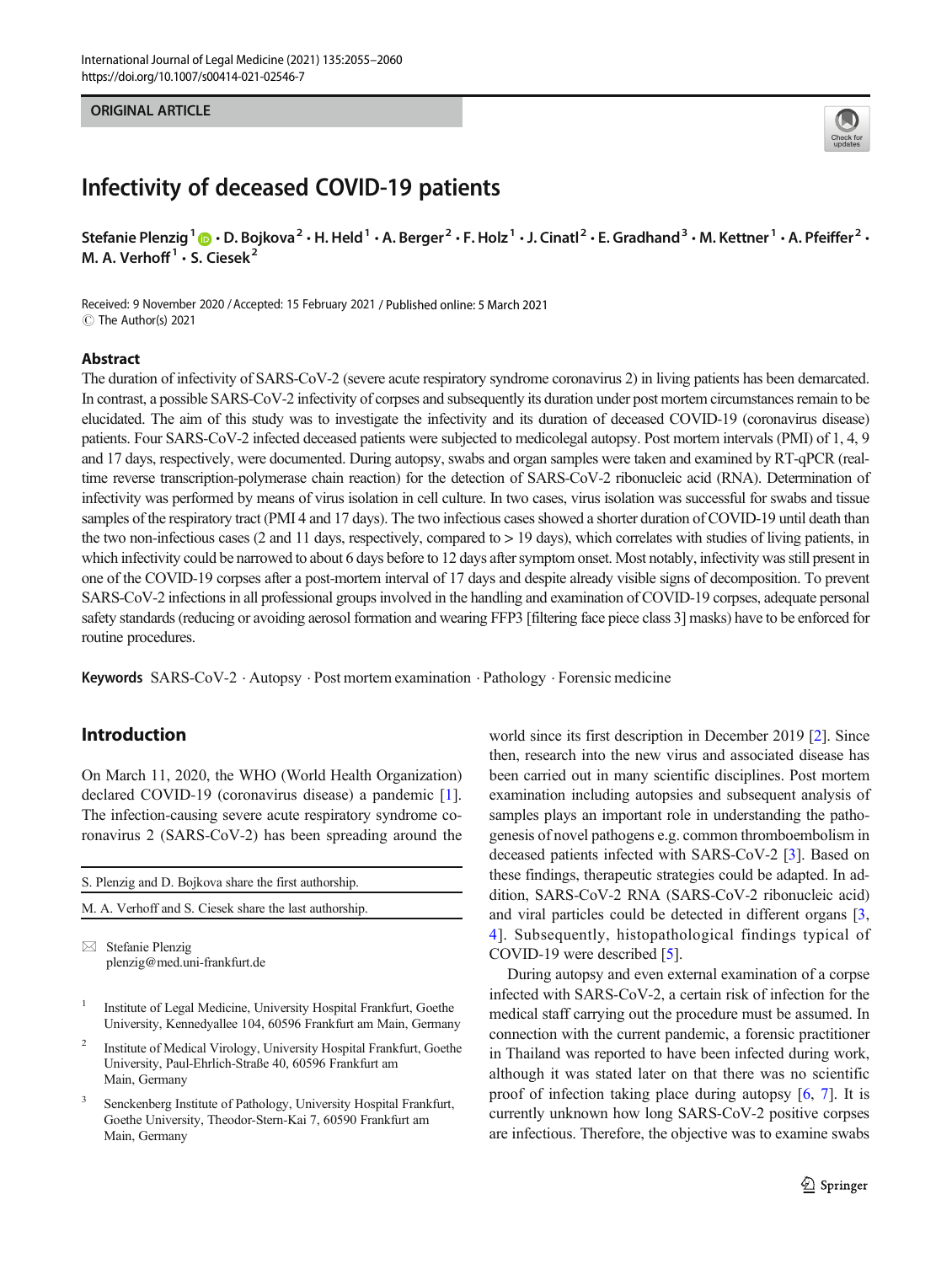and tissue samples of SARS-CoV-2 infected deceased patients for their infectivity after various periods of time after death.

### Material and methods

Four corpses of deceased patients with proven SARS-CoV-2 infections were examined by performing a full autopsy (medicolegal standard of the procedure) with subsequent toxicological, histological and virological examination of the acquired specimen.

### Autopsy, histology, toxicology

Corpses were stored at 6–8 °C within about 12–24 h after death. Intervals between death and autopsy were 1, 4, 9 and 17 days, respectively. A full autopsy was carried out for all corpses. Tissue samples of the brain, heart, lungs, liver, spleen, pancreas, kidneys, adrenal glands, thyroid gland and paratracheal lymph nodes, as well as small intestine and colon, were taken for histopathological examination. The samples were fixed in buffered 4.5% formaldehyde solution, processed according to standard procedures and stained with haematoxylin-eosin. For toxicological analysis, cardiac blood, femoral venous blood and urine were obtained. Samples were analysed using gas chromatography and high-performance liquid chromatography-mass spectrometry.

For the acquisition of virological examination specimen, care was taken to avoid contamination during the process. Instruments were disinfected appropriately (Incidin<sup>TM</sup> Plus  $0.5$ %; Ecolab Healthcare; Monheim am Rhein, Germany) before and after removal of the specimen and specimen were taken as soon as possible during the course of the autopsy. UTM<sup>TM</sup> swabs (Hain Lifescience; Nehren, Germany) were taken from perioral, both palms of the hands and inner parts of the elbow, reflecting the areas with highest probability of virus particle deposition during coughing, as well as from the oropharynx, trachea and both lungs. Swabs from the lungs were obtained after disinfection of the organ surface (Octenisept®; Schülke & Mayr GmbH; Norderstedt, Germany) and subsequent incision with disinfected instruments (Incidin<sup>TM</sup> Plus 0,5 %; Ecolab Healthcare; Monheim am Rhein, Germany). In addition, small tissue samples of the heart, lungs, brain, liver, spleen, pancreas, left kidney, thyroid gland, small intestine and colon were obtained and stored in physiological sodium chloride solution.

### **Cell culture**

Tissue samples and swabs were stored at −80 °C and thawed directly before preparation. Approximately  $0.5 \text{ cm}^3$  tissue specimen was dissected from original sample material and homogenised with 300 μL PBS (phosphate buffered saline). Both tissue homogenate and swabs were mixed with MEM (minimum essential medium) containing 1% FCS (foetal calf serum; Sigma-Aldrich; St. Louis, Missouri, USA), 3% Amphotericin B and 0.2% Primocin (InvivoGen; San Diego, California, USA). Swabs-inoculums were immediately transferred to Caco-2 cells (human colon adenocarcinoma cell line) seeded in  $12.5 \text{ cm}^2$  culture tubes, whilst tissue-inoculum was transferred to Caco-2 cells after removing cell debris by centrifugation and filtration with 0.45 μm filter. Cytopathogenic effect (CPE) was assessed daily for up to 7 days. After 7 days or when cell lysis occurred, supernatants were inspected for the presence of viral RNA by real-time reverse transcription-polymerase chain reaction (RT-qPCR). Total RNA from cell-culture supernatants was isolated using AVL buffer (viral lysis buffer) and the QIAamp Viral RNA Kit (Qiagen; Hilden, Germany) according to the manufacturer's instructions. SARS-CoV-2 RNA was analysed by RT-qPCR using the Luna Universal One-Step RT-qPCR Kit (New England Biolabs; Ipswich, Massachusetts, USA) and primers targeting RNA-dependent RNA polymerase (RdRp):

RdRP\_SARSr-F2 (GTGARATGGTCATGTGTGGC GG) RdRP\_SARSr-R1 (CARATGTTAAASACACTATT AGCATA).

# Real-time reverse transcription PCR

If there were remnants of original tissue/swab, specimen RNA was extracted out of the remaining original sample prepared for virus isolation using the QIAsymphony instrument (DSP Virus/Pathogen Midi Kit; Qiagen; Hilden, Germany). SARS-CoV-2 RNA was detected by using the Allplex<sup>TM</sup> 2019nCoV (Seegene; Seoul, Korea) according to the manufacturer's recommendations.

### Results

The mean age of the four deceased persons included in this study was 81 years (min: 65 years, max: 88 years, male=3, female=1, Table [1](#page-2-0)). The post mortem interval (PMI) ranged from 1 to 17 days. Causes of death included adult respiratory distress syndrome (ARDS) in the course of COVID-19 as well as combinations of exacerbated pre-existing medical conditions and COVID-19 (Table [1\)](#page-2-0). Relevant aspects of the (clinical) patient history of the four cases, if known, as well as the main results of the autopsy, histopathological examinations and toxicological tests, are presented below.

The 65-years-old male patient was admitted to the hospital with severe respiratory failure and suspected SARS-CoV-2 infection. A positive test result was gained 2 days after admission. During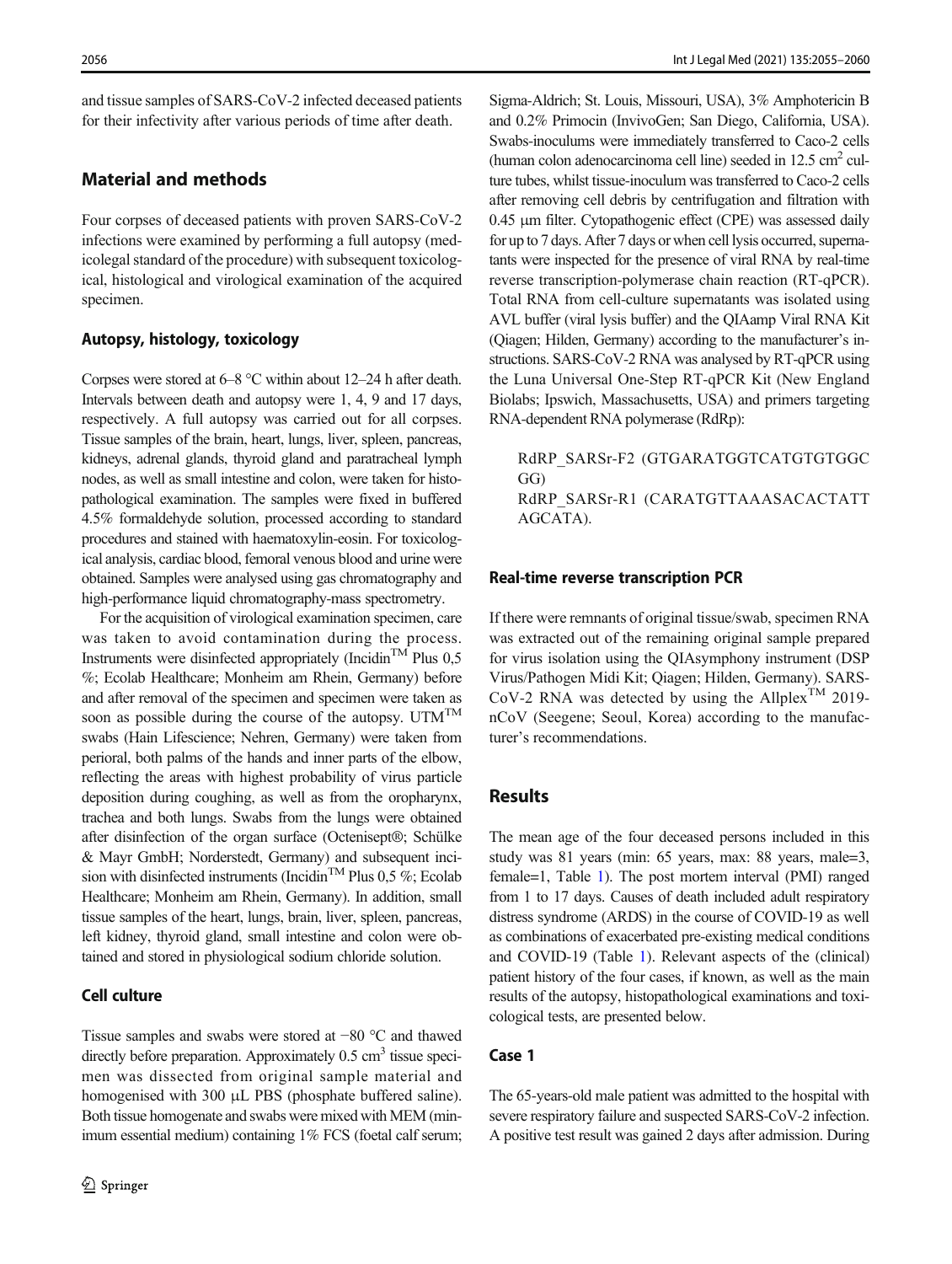| Case No.<br>PMI/<br>Age/<br>Sex<br>d<br>v | Cause of death                                 | Positive SARS-CoV-2 testing by PCR |  |  |
|-------------------------------------------|------------------------------------------------|------------------------------------|--|--|
| М<br>65                                   | ARDS due to COVID-19                           | 29 days ante mortem                |  |  |
| 88<br>М<br>4                              | Pre-existing conditions combined with COVID-19 | 11 days ante mortem                |  |  |
| 3<br>88<br>9<br>М                         | Pre-existing conditions combined with COVID-19 | 19 days ante mortem                |  |  |
| 82<br>F<br>4                              | Pre-existing conditions combined with COVID-19 | 2 days post mortem                 |  |  |

<span id="page-2-0"></span>Table 1 Summary of the examined four cases including post mortem intervals (PMI)

the course of his hospitalization he was intubated and ventilated, finally receiving extracorporeal membrane oxygenation (ECMO) treatment. He died in the hospital one month after admission. There were no known pre-existing medical conditions. Upon autopsy, a highly solidified dense lung tissue (weight left: 845 g, right: 1018 g) with fibrinous overlays of the visceral pleura, cardiac hypertrophy, coronary heart disease (CHD) and moderate atherosclerosis were noted. Histologically, a high level of diffuse irreversible alveolar damage with fibrosis, fibrin deposits of the visceral pleura and coronary atherosclerosis was identified. Close to small vessels, interstitial lymphocytic infiltrates were noted. The alveolar walls showed fibrotic reorganisation. Nuclei of alveolar macrophages appeared to be enlarged with prominent nucleoli. Toxicological tests of autopsy samples showed morphine, amantadine, midazolam, propofol, amiodarone and metabolic products of the aforementioned in non-toxic concentrations. Acute respiratory distress syndrome (ARDS) in the fibroproliferative phase of the disease due to COVID-19 was diagnosed as the cause of death.

### Case 2

The 88-year-old male patient was living in a geriatric institution affected by COVID-19. SARS-CoV-2 testing was carried out 11 days prior to death and showed a positive result. He was admitted to a hospital, where he died in the isolation ward. Known preexisting medical conditions included chronic obstructive pulmonary disease (COPD), giant cell arteritis, mitral regurgitation and chronic kidney failure. Upon autoptical examination pulmonary oedema (weight left: 500 g, right: 780 g), COPD, cardiac hypertrophy, CHD, mitral insufficiency and granular renal atrophy were noted. Histologically, pronounced pulmonary oedema, patch-like lymphocytic infiltrates in alveolar septa, occasional microthrombi, signs of severe COPD and moderate coronary atherosclerosis were seen. Toxicological analysis of autopsy samples showed the presence of melperon in a non-toxic concentration. A combination of exacerbated pre-existing medical conditions and COVID-19 was the presumed cause of death.

### Case 3

The 88-year-old male patient was transferred to a geriatric ward after hip surgery, where he was then tested positive for SARS-CoV-2. His condition deteriorated over the next days with death occurring in the isolation unit of a hospital 19 days after the initial diagnosis. Pre-existing medical conditions included atrial fibrillation with pacemaker implantation, CHD, arterial hypertension and chronic cardiac and renal insufficiency. Upon autopsy solidified and partially oedematous lung tissue (weight left: 850 g, right: 875 g), COPD, cardiac hypertrophy, CHD, mitral insufficiency, signs of chronic right heart failure and severe atherosclerosis were seen. Histologically, severe pulmonary oedema, beginning diffuse alveolar damage with occasional hyaline membranes (exudative phase of the disease), desquamated alveolar macrophages partially with dysplastic nuclei, interstitial lymphocytic pneumonia and coronary atherosclerosis were seen. Toxicological tests yielded morphine in a non-toxic concentration. A combination of preexisting diseases and COVID-19 was diagnosed as the cause of death.

### Case 4

The 82-year-old female patient had been tended by relatives after showing flu-like symptoms. Two days prior to death she began to suffer from fever, dyspnoea and cough. She was found on the floor in the living room inanimate by her husband. The death certificate stated 12:55 pm as the time of death and that no resuscitation efforts had been started after the initial contact due to existent signs of irreversible death. The woman had last been seen alive after 9 pm on the previous day. Preexisting medical conditions included chronic heart failure, arterial hypertension, defibrillator implantation and schizophrenia. Not having been tested prior to death, a tracheal swab was taken 2 days after death, respectively 15 days before autopsy, which showed SARS-CoV-2 infection (cycle threshold: 21.6). Upon external examination, there were beginning signs of putrefaction with marbling of vessels, bloating of the body and mould infestation in the perioral and neck regions. Upon autoptical examination congested brittle lung tissue (weight left 570 g, right 585 g), CHD, cardiac hypertrophy, signs of chronic right heart overload, mitral insufficiency, defibrillator implantation and moderate general atherosclerosis were noted. Histologically, intraalveolar lung oedema with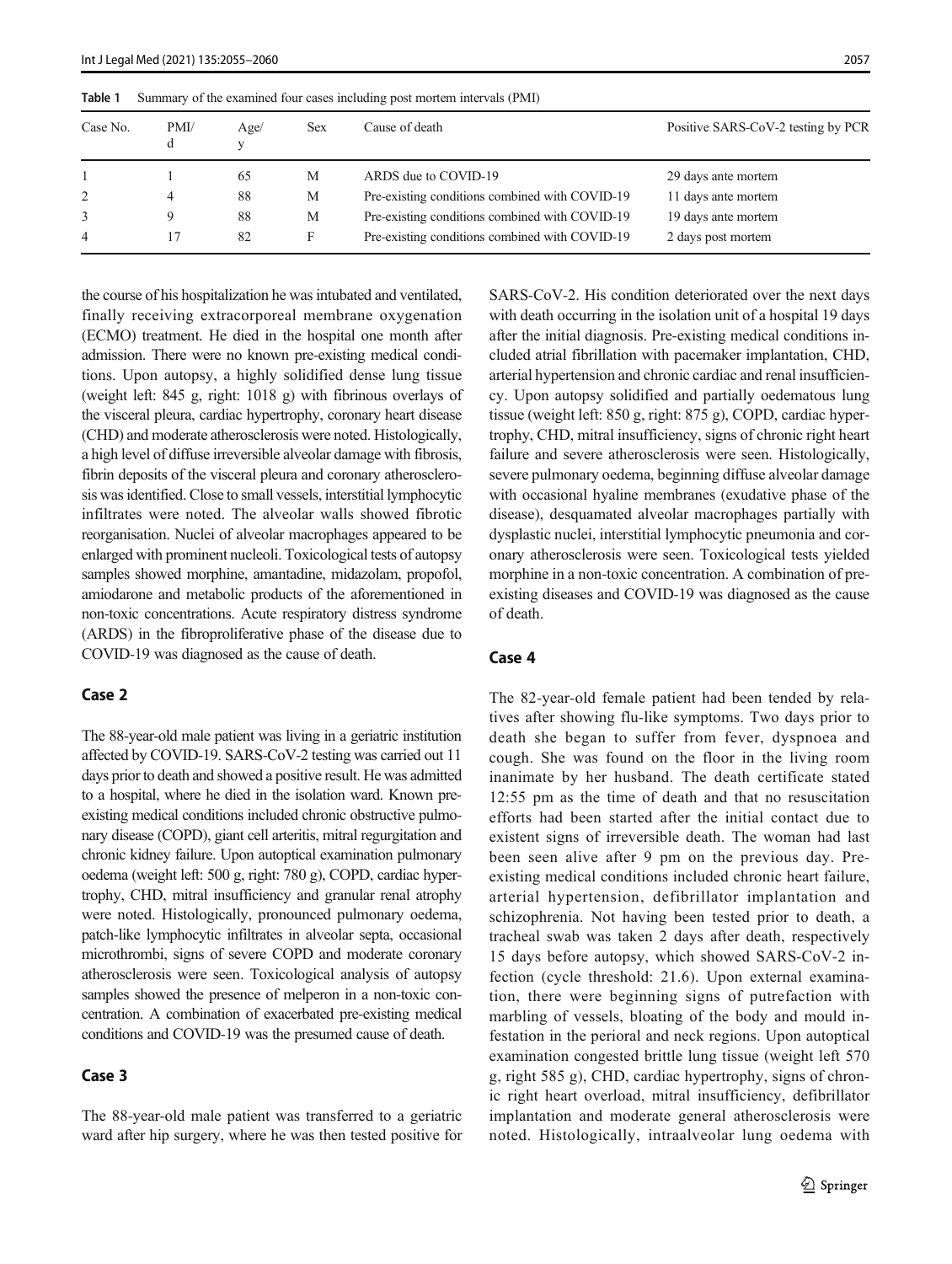few lymphoid infiltrates in lung tissue, coronary atherosclerosis, beginning signs of putrefaction with post mortem bacterial overgrowth, starting cell fragmentation and weak staining of the nuclei in all organs were seen. Histological assessment was severely limited due to putrefaction. Toxicological tests revealed tramadol, melperon, quetiapine and olanzapine in non-toxic concentrations. Severe pre-existing medical conditions combined with COVID-19 were assumed as the cause of death.

### Results of virological examinations

Tissue samples of the lungs and swabs of some parts of the respiratory tract of case 2 und 4 showed infectivity in cell culture. In case 1 and 3, no cytopathogenic effect was observed in any sample. RNA of SARS-CoV-2 was detected in original tissue samples of the lungs in all four cases and in tissue specimen of the brain (case 3), small intestine and kidney (case 2). All results of post mortem virological examinations (cell culture and RT-qPCR from original tissue samples and swabs) are listed in Table 2.

Table 2 Cell culture and RT-qPCR from original tissue samples and swabs; SARS-CoV-2 RNA was determined in the lungs of all four cases and further in the tissue sample of the brain in case 3 and in samples of the small intestine and kidney of case 2. Most samples of the respiratory tract

in cases 2 and 4 showed CPE in cell culture as a sign of infectivity. CPE cytopathogenic effect,  $C_t$  cycle threshold. Not tested: if there was no original tissue or swab supernatant sample left, no RT-qPCR was performed

| Samples       |                          | Case 1         |                      | Case 2         |              | Case 3         |              | Case 4                      |              |
|---------------|--------------------------|----------------|----------------------|----------------|--------------|----------------|--------------|-----------------------------|--------------|
|               |                          | <b>CPE</b>     | PCR(C <sub>t</sub> ) | <b>CPE</b>     | PCR $(C_t)$  | <b>CPE</b>     | PCR $(C_t)$  | $\ensuremath{\mathsf{CPE}}$ | PCR $(C_t)$  |
| Swabs         | Perioral                 | No             | Not tested           | No             | Not tested   | No             | Not tested   | Yes                         | Not tested   |
|               | Right elbow (inner part) | No             | Not detected         | No             | Not detected | No             | Not detected | No                          | Not detected |
|               | Left elbow (inner part)  | No             | Not detected         | No             | Not detected | No             | Not detected | No                          | Not detected |
|               | Right palm               | N <sub>0</sub> | 35.55                | No             | Not detected | No             | Not detected | No                          | Not detected |
|               | Left palm                | No             | 31.87                | No             | Not detected | No             | Not detected | No                          | Not detected |
|               | Oropharynx               | No             | Not tested           | Yes            | Not tested   | No             | Not tested   | No                          | Not tested   |
|               | Trachea                  | No             | Not tested           | Yes            | Not tested   | No             | Not tested   | Yes                         | Not tested   |
|               | Right lung               | No             | Not tested           | Yes            | Not tested   | No             | Not tested   | Yes                         | Not tested   |
|               | Left lung                | No             | Not tested           | Yes            | Not tested   | No             | Not tested   | Yes                         | Not tested   |
| <b>Tissue</b> | <b>Brain</b>             | No             | Not detected         | No             | Not detected | No             | 36.94        | No                          | Not detected |
|               | Thyroid gland            | No             | Not detected         | No             | Not detected | No             | Not detected | No                          | Not detected |
|               | Right lung               | No             | 30.72                | Yes            | 24.81        | No             | 34.46        | Yes                         | 25.08        |
|               | Left lung                | No             | 30.51                | Yes            | 14.96        | No             | 34.40        | Yes                         | 20.88        |
|               | Heart                    | No             | Not tested           | No             | Not tested   | No             | Not detected | No                          | Not tested   |
|               | Liver                    | No             | Not detected         | No             | Not detected | No             | Not detected | No                          | Not detected |
|               | Spleen                   | N <sub>0</sub> | Not detected         | No             | Not detected | N <sub>0</sub> | Not detected | No                          | Not detected |
|               | Pancreas                 | No             | Not detected         | No             | Not detected | No             | Not detected | No                          | Not detected |
|               | Left kidney              | No             | Not tested           | N <sub>0</sub> | 34.83        | No             | Not detected | No                          | Not tested   |
|               | Small intestine          | No             | Not detected         | No             | 20.99        | No             | Not detected | No                          | Not detected |
|               | Colon                    | No             | Not detected         | No             | Not detected | No             | Not detected | N <sub>0</sub>              | Not detected |

### **Discussion**

Studying the duration of the infectivity of SARS-CoV-2 in living patients (detection of infectious viruses in oral or nasal cavities) in a nursing home resident cohort with known onset of symptoms showed an infectious period of 6 days before to 9 days after onset of symptoms [\[8](#page-5-0)]. Singanayagam et al. had shown infectivity of living patients until 12 days after onset of symptoms [[9\]](#page-5-0). In case 4 of this study, typical COVID-19 symptoms had been present for 2 days prior to death. In case 2, the patient was tested positive for SARS-CoV-2 11 days prior to death. Therefore, these two patients died approximately in the time interval that would have been considered infectious in living patients. In contrast, patients in cases 1 and 3 showed longer periods between the onset of symptoms/positive SARS-CoV-2 testing and occurrence of death (19 days and 29 days, respectively), typically not associated with infectivity in living patients. One of the factors decisive for the infectivity status of a corpse in COVID-19 thus seems to be the duration of the infection prior to death.

Another possible factor for the infectivity of cases 2 and 4 as opposed to cases 1 and 3 may be the viral load, which has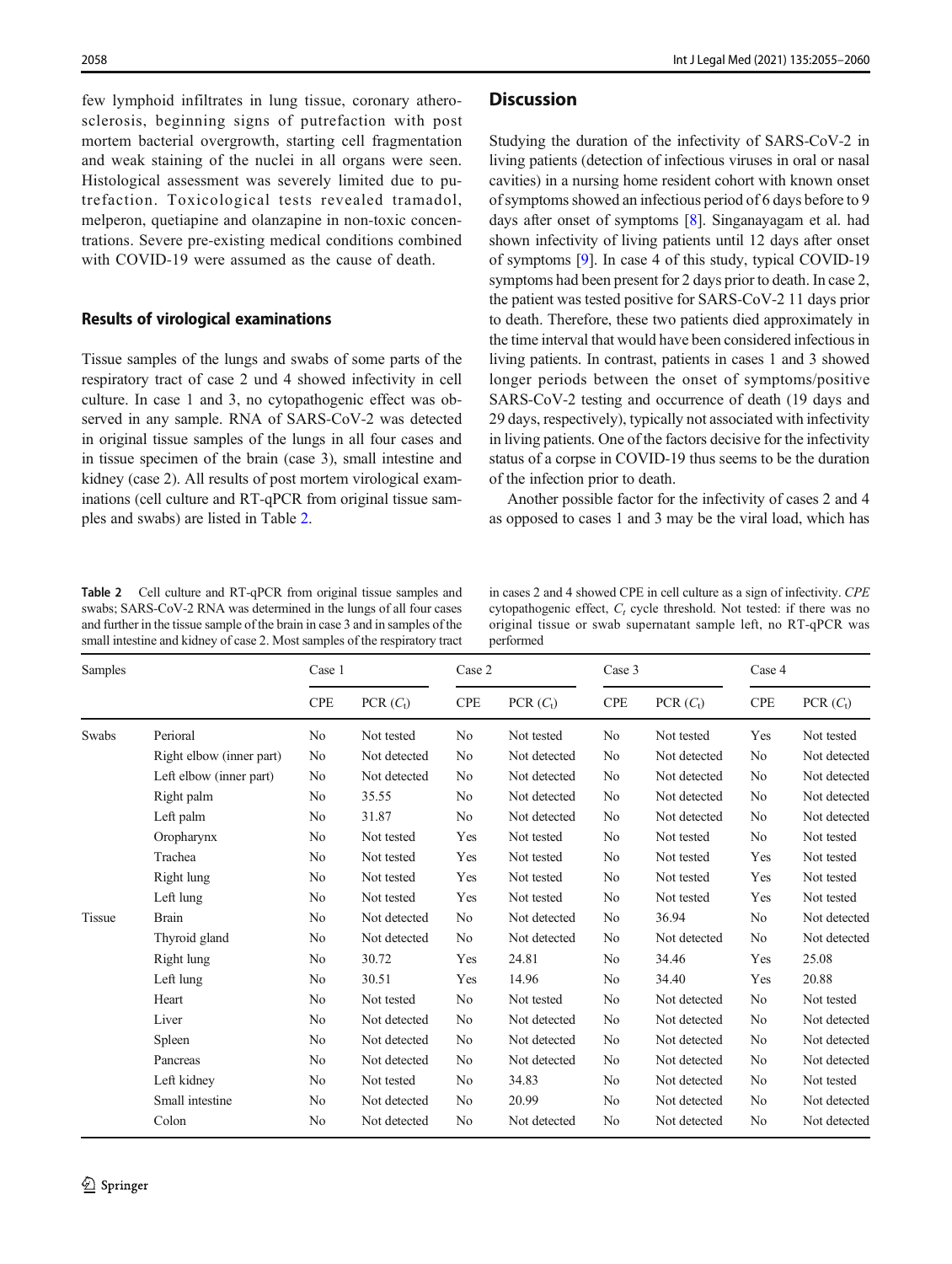<span id="page-4-0"></span>been shown to decrease over time during the disease phase [\[10\]](#page-5-0). A correlation between viral load and infectivity has also been detected in cell culture studies [\[11](#page-5-0)]. Samples with a  $C_t$ (cycle threshold) value of 13–17 resulted in a positive cell culture, whilst at a  $C_t$  value of  $>34$ , viral infection in the cell culture could no longer be seen. In 50 % of the cases, viral infection was detected in samples with a  $C_t$  value of approx-imately 29.5 [[11\]](#page-5-0). The  $C_t$  value in organ samples from the lungs of both infectious cases in this study ranged from 14.96 to 25.08. In cases 1 and 3, a significantly lower viral load (with  $C_t$  values of  $>30$ ) was observed in samples of the lungs and an infectivity in the cell culture could not be detected accordingly. The tissue sample of the small intestine of case 2 showed no infectivity in the cell culture despite a comparably higher viral load  $(C_t 20.99)$ , which may be attributed to sample-immanent inhibitors.

In case 4, the duration of infectivity was impressive. Despite early transportation to the cooling chamber after death, the corpse displayed external and internal putrefaction due to the 17-day-period between death and autopsy. Accordingly, microscopic examination showed accumulation of bacteria and beginning cell fragmentation. Tissue affected by putrefaction will typically undergo pH shifts and accumulation of metabolic products [\[12](#page-5-0)], which interestingly did not perturb the infectivity of SARS-CoV-2 in case 4. Here, the rapid onset of cooling may have played a decisive role. In studies examining the stability of SARS-CoV-2 in living patient samples, stability was decreased in samples stored in warm temperature environments [\[13](#page-5-0)]. Thus, post mortem infectivity and its duration may be substantially dependent on storage temperatures of a corpse.

In living patients, a transfer of SARS-CoV-2 by aerosols is currently being discussed [\[14\]](#page-5-0). Since aerosols (as well as droplets) may be generated during autoptical procedures (and possibly also during external examination of a corpse e.g. when moving the deceased), sufficient protective measures have to be enforced to minimise the risk of infection for medical personnel and for the police and other professionally involved groups. Since, according to the results obtained, cooling of the body may lead to a post-mortem infectivity duration of at least 17 days, which persists even in the presence of putrefaction-related changes, recommendations to reduce the risk of infection will have to be adjusted accordingly [\[15](#page-5-0)].

This study has some limitations. On the one hand, the low number of cases has to be mentioned; on the other hand, onset of initial symptoms and/or time of infection were not known in all cases. In this regard, admission to the hospital and the positive SARS-CoV-2 test results were used. In addition, the study does not reach an end point thus, a post mortem infectivity of COVID-19 corpses of at least 17 days should be assumed despite the possible onset of putrefaction.

### Conclusion

Corpses of deceased COVID-19 patients have to be considered potentially infective for more than 2 weeks post mortem under typical cooling conditions. The infectivity is mainly dependent on the time interval between initial disease symptoms and the occurrence of death as well as the viral load and may be present even after the onset of decay.

Medical personnel (as well as other professional groups in the field) are therefore exposed to a certain risk of infection with SARS-CoV-2 during post mortem handling and examination of COVID-19 corpses—thus, adequate protective measures have to be enforced to reduce the risk of infection with SARS-CoV-2.

Acknowledgements Open Access funding enabled and organized by Projekt DEAL.

Ethics approval and consent to participate The study was approved by the local clinical research ethics committee. For this type of study, formal consent is not required

Informed consent For this type of study formal consent is not required

Competing interests The authors declare no competing interests.

Open Access This article is licensed under a Creative Commons Attribution 4.0 International License, which permits use, sharing, adaptation, distribution and reproduction in any medium or format, as long as you give appropriate credit to the original author(s) and the source, provide a link to the Creative Commons licence, and indicate if changes were made. The images or other third party material in this article are included in the article's Creative Commons licence, unless indicated otherwise in a credit line to the material. If material is not included in the article's Creative Commons licence and your intended use is not permitted by statutory regulation or exceeds the permitted use, you will need to obtain permission directly from the copyright holder. To view a copy of this licence, visit <http://creativecommons.org/licenses/by/4.0/>.

### References

- 1. World Health Organization (2020) Novel coronavirus (2019 nCoV) situation reports. [https://www.who.int/emergencies/](https://www.who.int/emergencies/diseases/novel-coronavirus-2019/situation-reports) [diseases/novel-coronavirus-2019/situation-reports](https://www.who.int/emergencies/diseases/novel-coronavirus-2019/situation-reports). Accessed 30 Apr 2020
- 2. Lai CC, Shih TP, Ko WC, Tang HJ, Hsueh PR (2020) Severe acute respiratory syndrome coronavirus 2 (SARS-CoV-2) and coronavirus disease-2019 (COVID-19): the epidemic and the challenges. Int J Antimicrob Agents 55(3):105924
- 3. Wichmann D, Sperhake JP, Lütgehetmann M, Steurer S, Edler C, Heinemann A, Heinrich F, Mushumba H, Kniep I, Schröder AS, Burdelski C, de Heer G, Nierhaus A, Frings D, Pfefferle S, Becker H, Bredereke-Wiedling H, de Weerth A, Paschen HR, Sheikhzadeh-Eggers S, Stang A, Schmiedel S, Bokemeyer C,